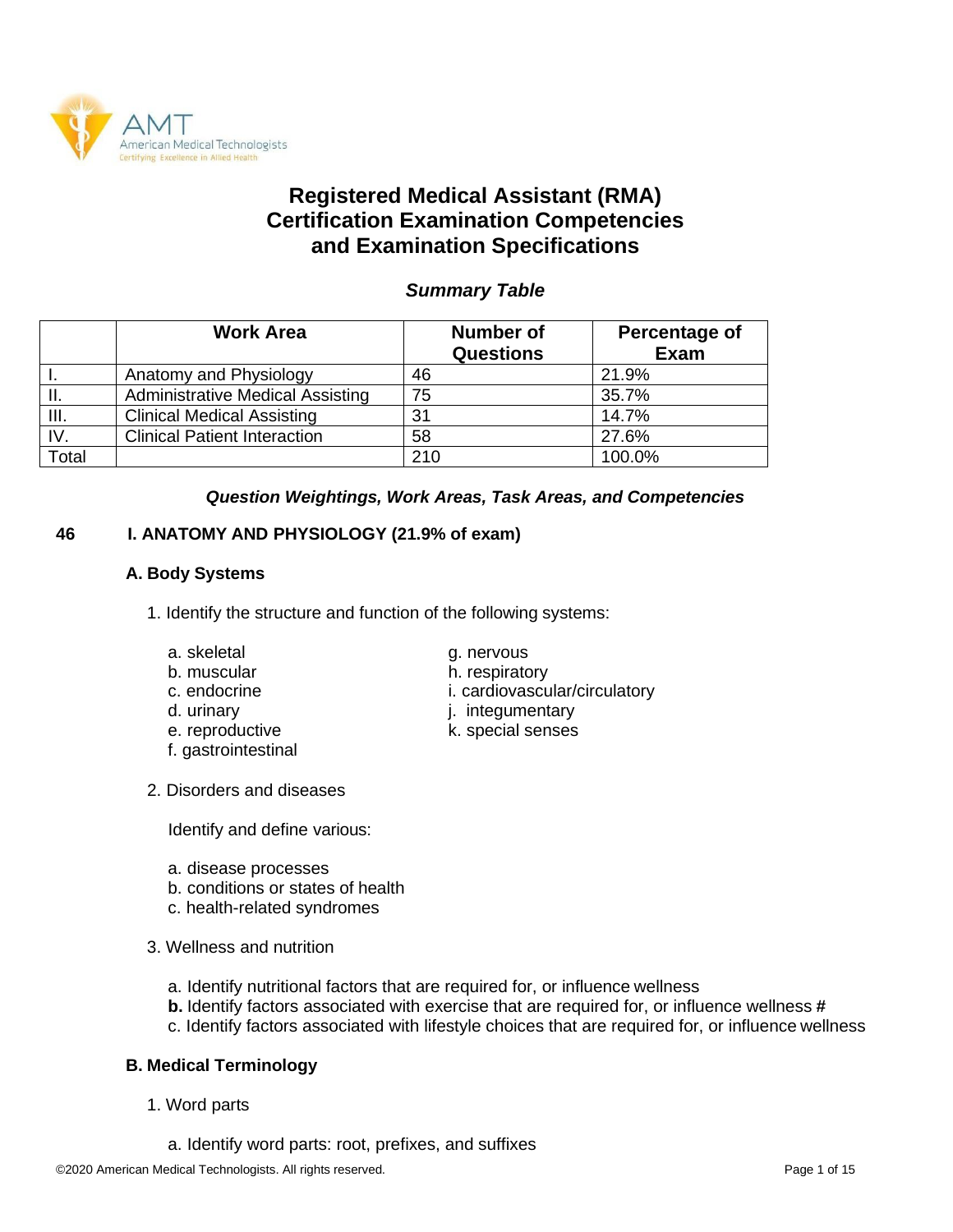#### 2. Definitions

- a. Define medical terms
- 3. Common abbreviations and symbols
	- a. Identify and understand utilization of medical abbreviations and symbols
- 4. Spelling
	- a. Spell medical terms accurately
- 5. Terminology
	- a. Define terminology associated with specialty examinations

# **75 II. ADMINISTRATIVE MEDICAL ASSISTING (35.7% of exam)**

### **A. Insurance**

- 1. Terminology
	- a. Identify and define terminology associated with various insurance types in the medical office

### 2. Plans

- a. Identify and understand the application of government, medical, disability, and accident insurance plans
- b. Identify and appropriately apply plan policies and regulations for programs including:
	- 1. HMO, PPO, EPO, indemnity, open, etc.
	- 2. Short-term and long-term disability **#**
	- 3. Family Medical Leave Act (FMLA)
	- 4. Workers' Compensation
		- a. Complete first reports
		- **b.** Complete follow-up reports **#**
	- 5. Medicare (including Advance Beneficiary Notice (ABN))
	- 6. Medicaid

### 3. Claims

- a. Complete and file insurance claims **#**
	- 1. File claims for paper and Electronic Data Interchange **#**
	- 2. Understand and adhere to HIPAA Security and Uniformity Regulations
- b. Evaluate claims response **#**
	- 1. Understand and evaluate explanation of benefits **#**
	- 2. Evaluate claims rejection and utilize proper follow-up procedures **#**
- 4. Coding
	- a. Identify HIPAA-mandated coding systems and references
		- 1. ICD-10-CM
		- 2. CPT
		- 3. HCPCS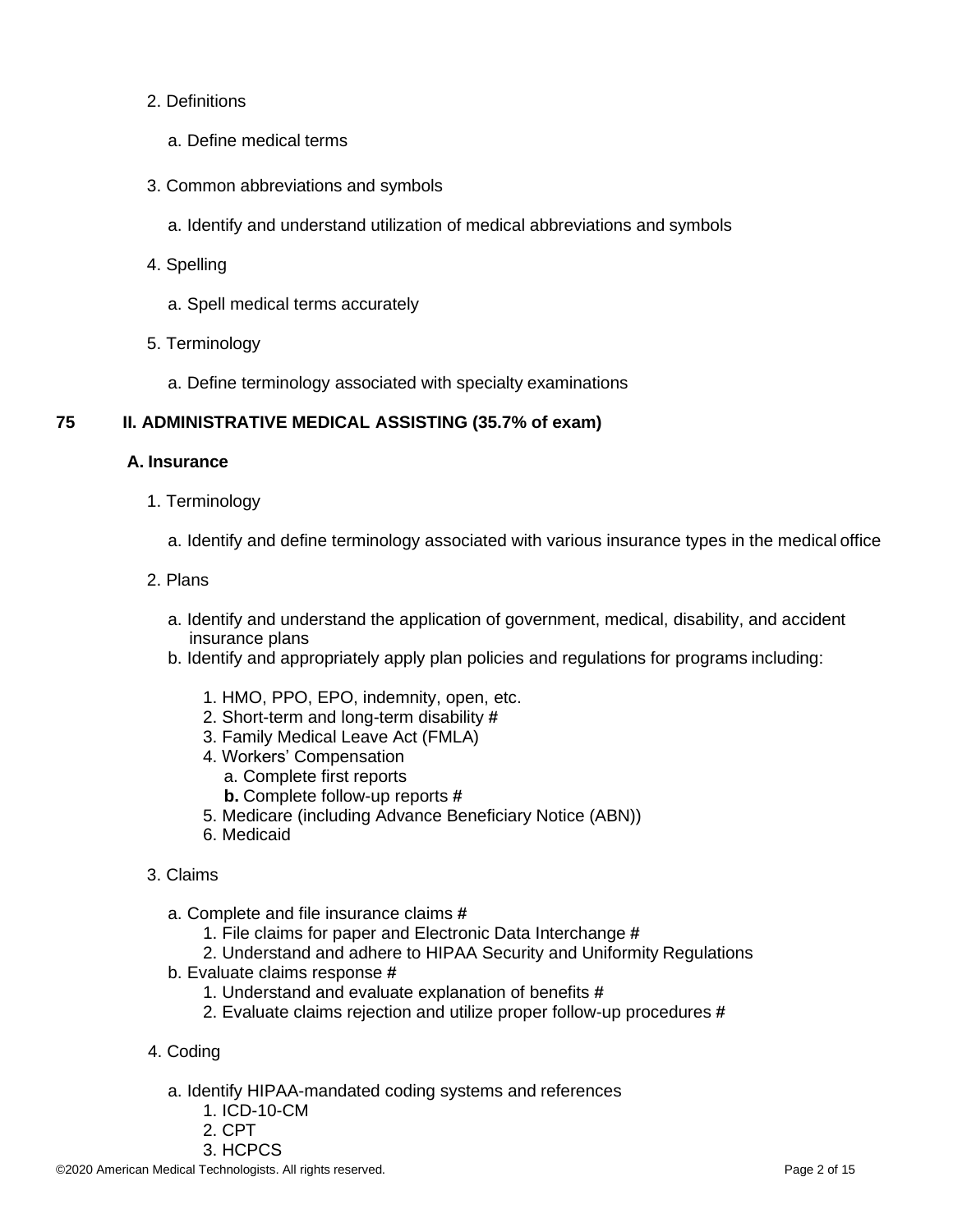- b. Properly apply diagnosis and procedure codes to insurance claims
- 5. Insurance finance applications
	- a. Identify and comply with contractual requirements of insurance plans **#**
	- b. Process insurance payments and contractual write-off amounts
	- c. Track unpaid claims **#**
	- d. Generate aging reports **#**

#### **B. Financial Bookkeeping**

- 1. Terminology
	- a. Understand terminology associated with medical financial bookkeeping
- 2. Patient billing
	- a. Maintain and explain physician's fee schedules
	- b. Collect and post payments **#**
	- c. Manage patient ledgers and accounts **#**
	- d. Understand and prepare Truth in Lending Statements
	- e. Prepare and mail itemized statements **#**
	- f. Understand and employ billing cycles
- 3. Collections
	- a. Prepare aging reports and identify delinquent accounts
	- b. Understand application of the Fair Debt Collection Practices Act
	- c. Understand and perform appropriate collection procedures **#**
- 4. Fundamental medical office accounting procedures
	- a. Employ appropriate accounting procedures **#**
		- 1. Pegboard / double entry **#**
		- 2. Computerized **#**
	- b. Perform daily balancing procedures **#**
	- c. Prepare monthly trial balance **#**
	- d. Apply accounts receivable and payable principles
- 5. Banking procedures
	- a. Understand and manage petty cash account
	- b. Prepare and make bank deposits **#**
	- c. Maintain checking accounts **#**
	- d. Reconcile bank statements **#**
	- e. Understand check processing procedures and requirements **#**
		- 1. Non-sufficient finds (NSF) **#**
		- 2. Endorsements **#**
	- f. Process payables and practice obligations **#**
	- g. Understand and maintain disbursement accounts **#**
- 6. Employee payroll
	- a. Prepare employee payroll **#**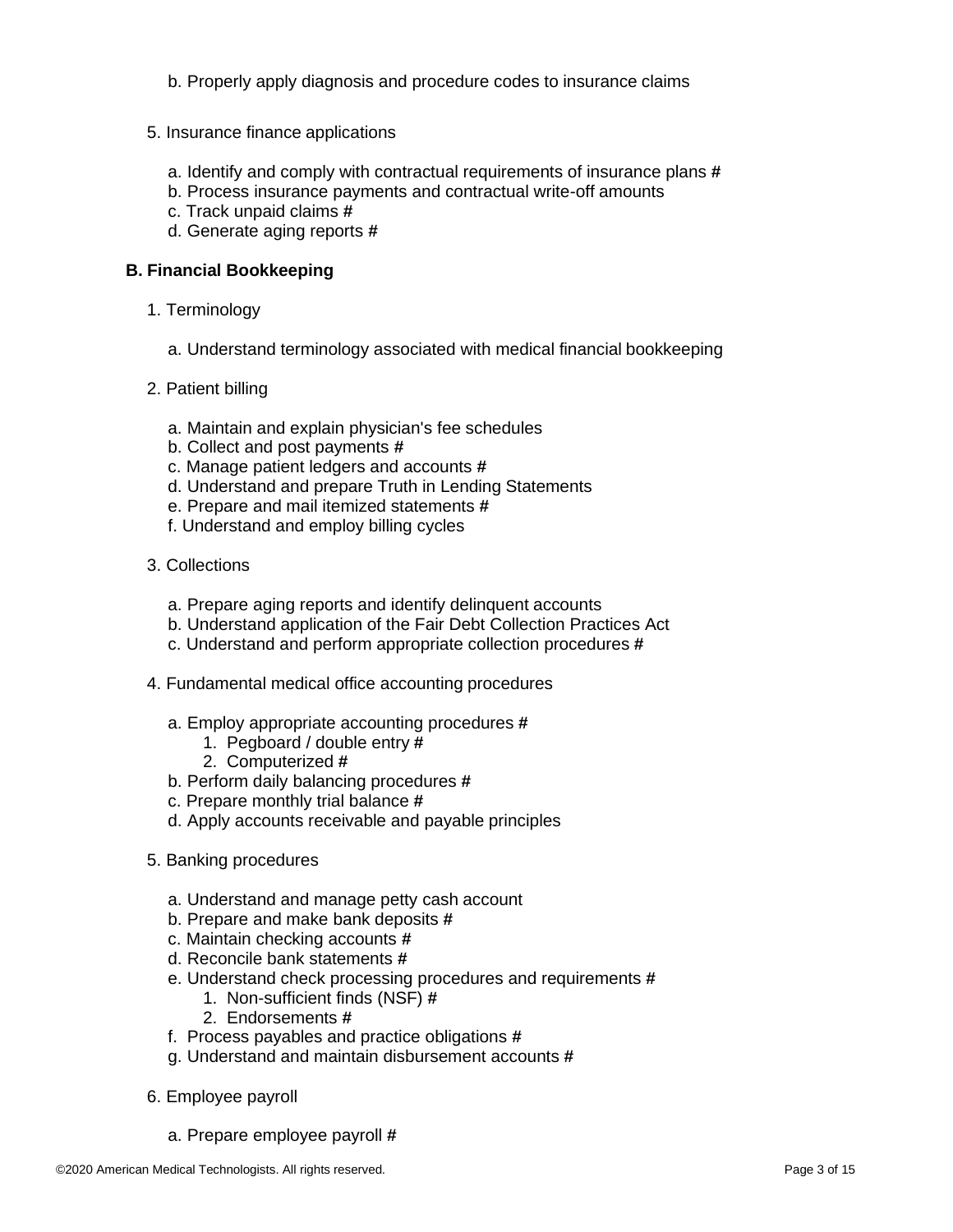- 1. Understand hourly and salary payroll procedures **#**
- 2. Understand and apply payroll withholding and deductions **#**
- b. Understand and maintain payroll records **#**
	- 1. Prepare and maintain payroll tax deduction/withholding records **#**
	- 2. Prepare employee tax forms **#**
	- 3. Prepare quarterly tax forms and deposits **#**
- c. Understand terminology pertaining to payroll and payroll tax
- 7. Financial mathematics
	- a. Understand and perform appropriate calculations related to patient and practice accounts

# **C. Medical Receptionist / Secretarial / Clerical**

- 1. Reception
	- a. Employ appropriate communication skills when receiving and greeting patients
	- b. Understand basic emergency triage in coordinating patient arrivals
	- c. Screen visitors and salespersons arriving at the office **#**
	- d. Obtain patient demographics and information
	- e. Understand and maintain patient confidentiality during check-in procedures
	- f. Prepare patient record
	- g. Assist patients into examination rooms
- 2. Scheduling
	- a. Employ appointment scheduling system
		- 1. Identify and employ various scheduling styles (wave, open, etc.)
	- b. Employ proper procedures for cancellations and missed appointments
	- c. Understand referral and authorization process
	- d. Understand and manage patient recall system **#**
	- e. Schedule non-office appointments (hospital admissions, diagnostic tests, surgeries)
- 3. Oral and written communication
	- a. Employ appropriate telephone etiquette
	- b. Perform appropriate telephone
	- c. Instruct patients via telephone
	- d. Inform patients of test results per physician instruction
	- e. Receive, process, and document results received from outside provider
	- f. Compose correspondence employing acceptable business format
	- g. Employ effective written communication skills adhering to ethics and laws of confidentiality
	- h. Employ active listening skills
- 4. Records and chart management
	- a. Manage patient medical record system
	- b. Record diagnostic test results in patient chart
	- c. File patient and physician communication in chart
	- d. File materials according to proper system
		- 1. Chronological
		- 2. Alphabetical
		- 3. Problem-oriented medical records (POMR)
		- 4. Subject **#**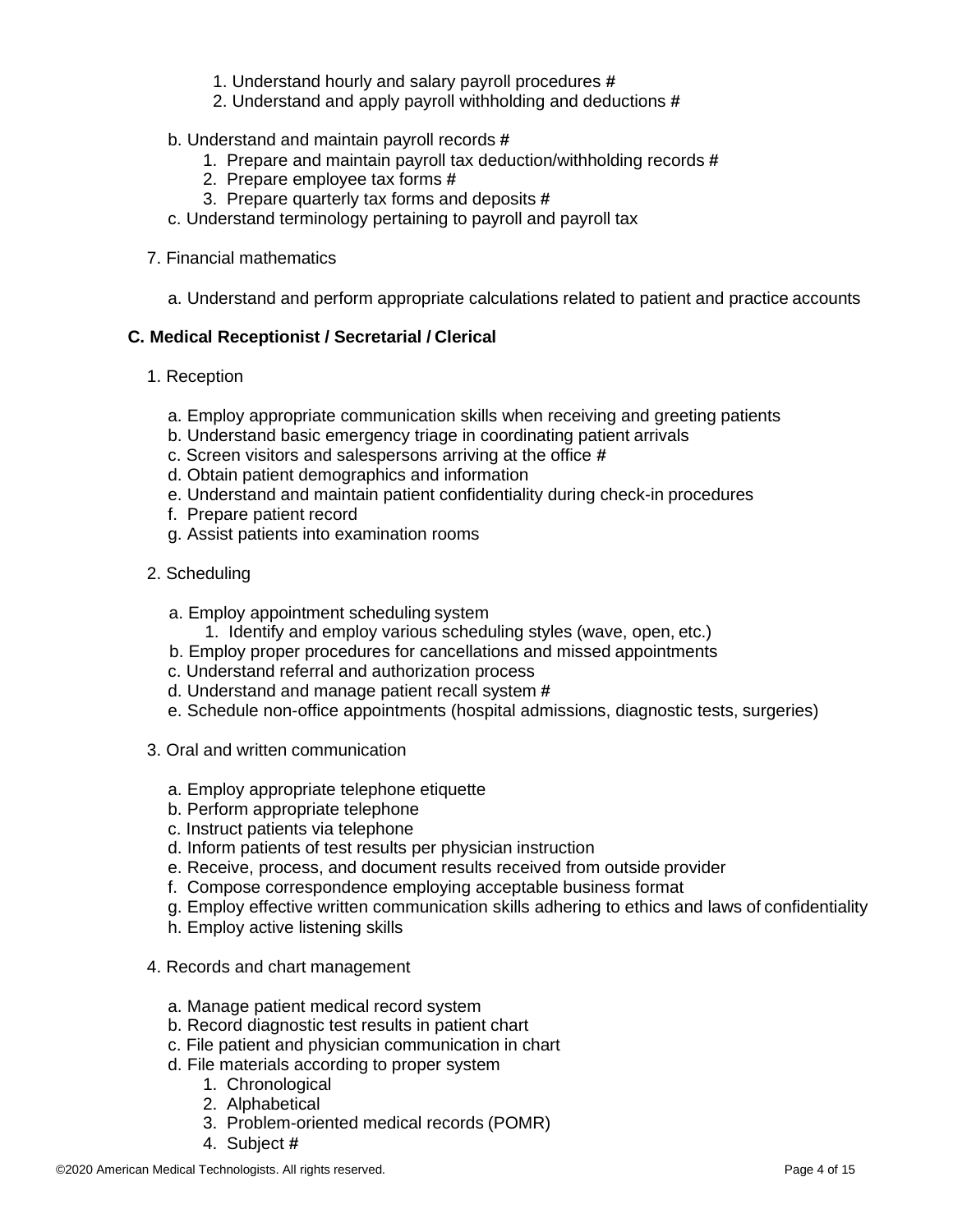- e. Protect, store, and retain medical records according to proper conventions and HIPAA privacy regulations
- f. Prepare and release private health information as required, adhering to state and Federal guidelines
- g. Identify and employ proper documentation procedures adhering to standard charting guidelines
- **5.** Transcription and dictation **#**
	- a. Transcribe letter or notes from direct dictation **#**
- 6. Supplies and equipment management
	- a. Maintain inventory of medical / office supplies and equipment
	- b. Coordinate maintenance and repair of office equipment **#**
	- c. Maintain equipment maintenance logs according to OSHA regulations
- 7. Computer applications
	- a. Identify and understand hardware components #
	- b. Identify and understand application of basic software and operating systems
	- c. Recognize software application for patient record maintenance, bookkeeping, and patient accounting system #
	- d. Employ procedures for integrity of information and compliance with HIPAA Security and Privacy regulations
		- 1. Encryption
		- 2. Firewall software and hardware **#**
		- 3. Personnel passwords
		- 4. Access restrictions **#**
		- 5. Activity logs **#**
- 8. Office safety
	- a. Maintain office sanitation and comfort
	- b. Develop and maintain office safety manual
	- c. Develop emergency procedures and policies
	- d. Employ procedures in compliance with Occupational Safety and Health Administration (OSHA) guidelines and regulations
		- 1. Hazard communication
		- 2. Engineering and Work Practice Controls
		- 3. Employee training program **#**
		- 4. Standard Precautions
	- e. Maintain records of biohazardous waste and chemical disposal

### **D. Medical Law and Ethics**

1. Medical law

Identify and understand the application of:

- a. consents and contracts used in medical practice
- b. disclosure laws and regulations (including HIPAA Security and Privacy Acts, state and Federal laws)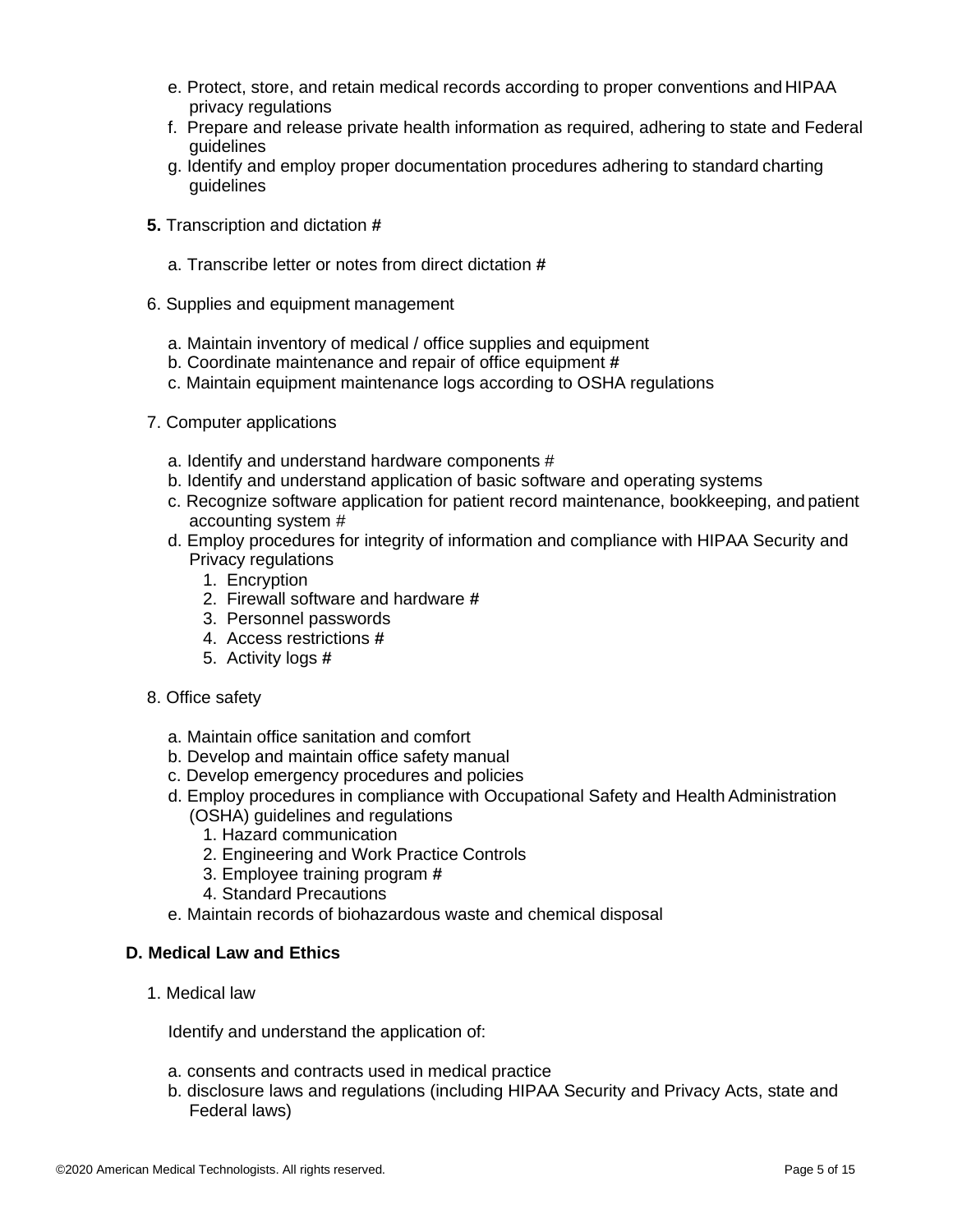- c. laws, regulations, and acts pertaining to the practice of medicine
- d. scope of practice acts regarding medical assisting
- e. Patient Bill of Rights legislation
- f. Advance Directives
- 2. Licensure, certification, and registration
	- a. Identify credentialing requirements of medical professionals
	- b. Understand the application of the Clinical Laboratory Improvement Amendments of 1988 (CLIA '88)
- 3. Terminology
	- a. Define terminology associated with medical law
- 4. Principles of medical ethics and ethical conduct
	- a. Identify and employ proper ethics in practice as a medical assistant
	- b. Identify the principles of ethics established by the American Medical Association
	- c. Identify and understand the application of the AMA Patient Bill of Rights
	- d. Recognize unethical practices and identify the proper response
	- e. Recognize the importance of professional development through continuing education

#### **E. Human Relations**

- 1. Patient relations
	- a. Identify age-group specific responses and support
	- b. Identify and employ professional conduct in all aspects of patient care
	- c. Understand and properly apply communication methods
	- d. Identify and respect cultural and ethnic differences
	- e. Respect and care for patients without regard for age, gender, sexual orientation, or socioeconomic level
- 2. Interpersonal relations
	- a. Employ appropriate interpersonal skills when interacting with:
		- 1. employer/administration
		- 2. co-workers
		- 3. vendors and business associates **#**
	- b. Observe and respect cultural diversity in the workplace

#### **31 III. CLINICAL MEDICAL ASSISTING (14.7%)**

#### **A. Asepsis**

- 1. Terminology
	- a. Know and understand terminology associated with asepsis
- 2. Bloodborne pathogens and Universal Precautions
	- a. Identify modes of transmission of infectious pathogens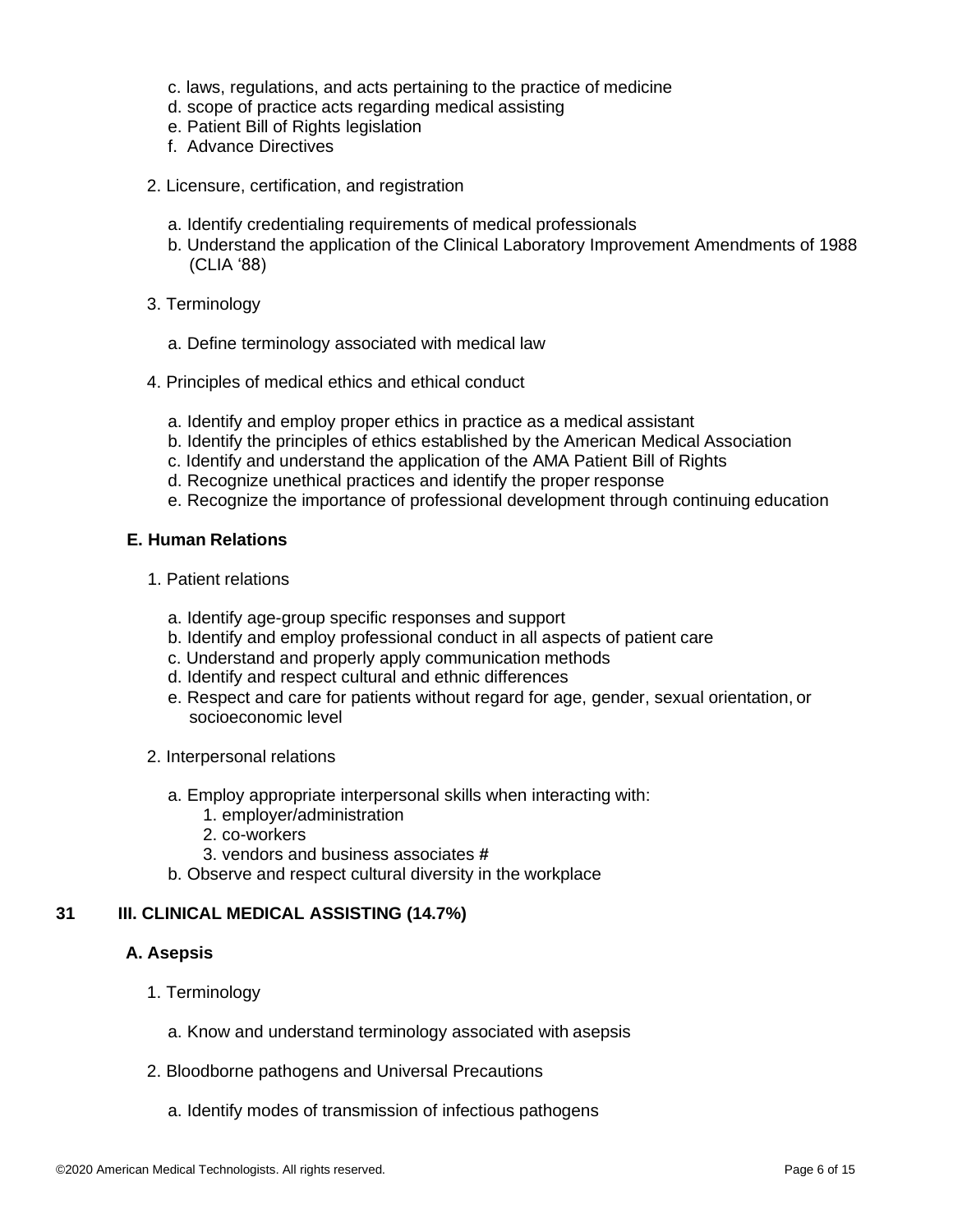- b. Identify procedures that prevent transmission of infectious pathogens
- c. Understand and apply state and Federal OSHA guidelines regarding bloodborne pathogens
- d. Employ Universal Precautions when risk of contact with infectious pathogens
- e. Develop and employ training of personnel regarding employee safety and bloodborne pathogens
- 3. Medical asepsis
	- a. Identify and employ aseptic procedures
		- 1. Understand proper hand washing procedures
		- 2. Understand and employ barrier precautions
- 4. Surgical asepsis
	- a. Identify and employ proper surgical aseptic techniques
		- 1. Understand and practice proper surgical hand wash
		- 2. Practice surgical antiseptic skin preparation
		- 3. Understand and respect sterile field boundaries
		- 4. Identify and employ appropriate sterile barrier procedures
			- a. Employ sterile glove techniques
			- b. Employ mask, gown, cap, eye protection, and drape techniques

#### **B. Sterilization**

- 1. Terminology
	- a. Define terminology associated with sanitization, disinfection, and sterilization, procedures
- 2. Sanitization
	- a. Identify procedures for sanitization
		- 1. Equipment
		- 2. Examining room
		- 3. Instruments
	- b. Identify chemicals used for sanitization **#**
- 3. Disinfection
	- a. Identify procedures for disinfection
		- 1. Equipment
		- 2. Instruments
	- b. Identify chemicals used in disinfection **#**
- 4. Sterilization
	- a. Identify appropriate procedures for sterilization of
		- 1. Instruments
		- 2. Surgical equipment
		- 3. Surgical towels, drapes, or dressings **#**
	- b. Identify modes of sterilization
		- 1. Autoclave
		- 2. Chemical
		- 3. Gas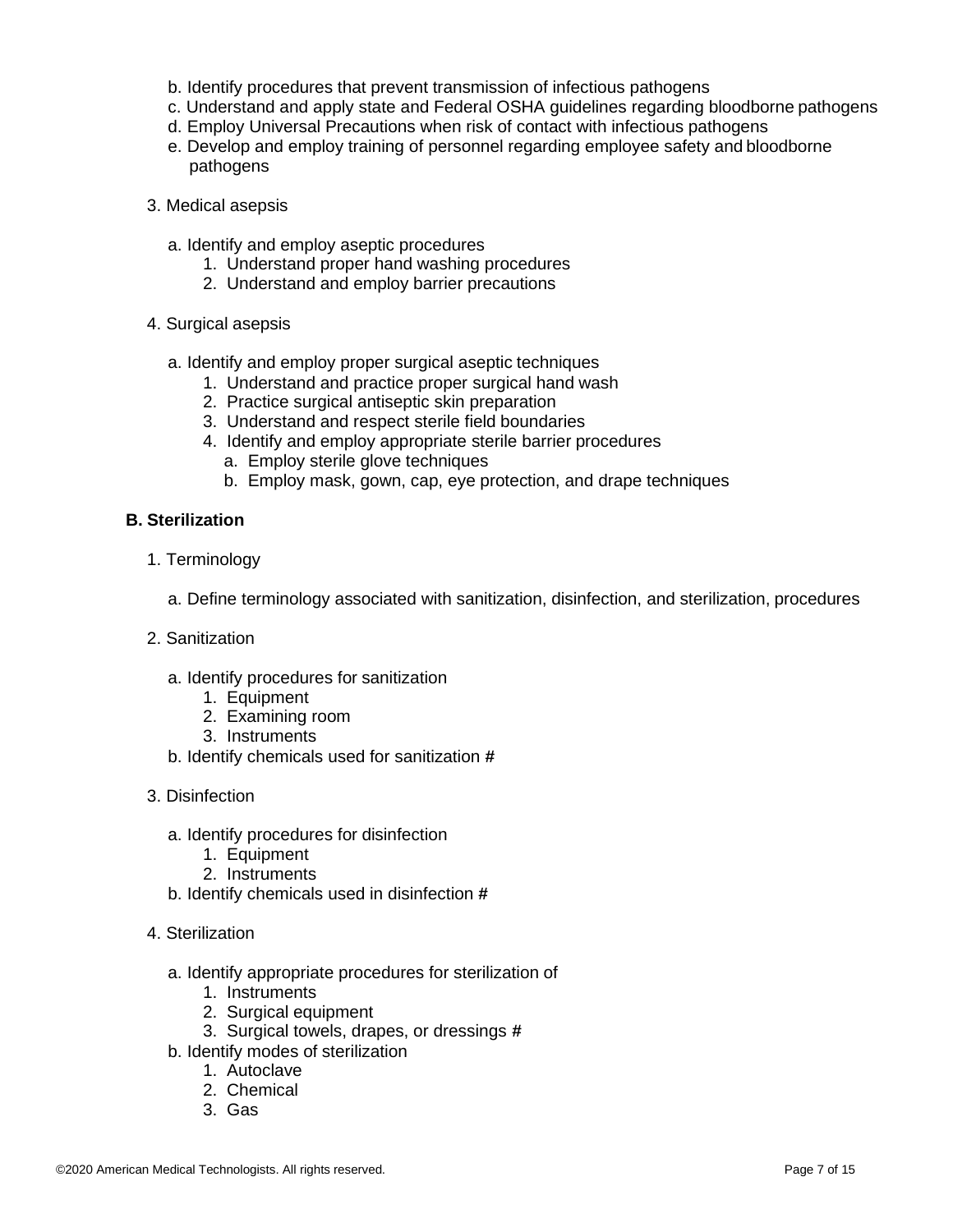- c. Identify appropriate packaging materials used for sterilization **#**
- d. Identify quality control procedures **#**
	- 1. Indicator strips **#**
	- 2. Date labeling **#**
- 5. Record keeping **#**
	- a. Identify and employ record keeping procedures **#**
		- 1. Sterilization logs **#**
		- 2. Equipment cleaning and maintenance records **#**

### **C. Instruments**

- 1. Identification
	- a. Identify instrument classifications
	- b. Identify common and specialty instruments
	- c. Identify instrument parts
		- 1. Handles
		- 2. Locks
		- 3. Ratchets
		- 4. Serrations
		- 5. Teeth
- 2. Instrument use
	- a. Know the use of common instruments (hemostats, forceps, and scissors)
	- b. Identify instruments used for examinations (gynecological, pediatric, and physical examinations)
- 3. Care and handling
	- a. Understand the procedure for care of non-disposable instruments
		- 1. Sanitization **#**
		- 2. Lubrication
		- 3. Sterilization **#**
		- 4. Storage **#**
	- b. Understand the proper procedure for discarding disposable instruments **#**

### **D. Laboratory Procedures**

- 1. Safety
	- a. Employ Universal Blood and Body Fluid Precautions
	- b. Identify and comply with Occupational Safety and Health Administration (OSHA) Guidelines 1. Safety Data Sheets
	- c. Develop and maintain policy and procedures manual **#**
- 2. Clinical Laboratory Improvement Amendments of 1988 (CLIA '88)
	- a. Understand and comply with quality assurance regulations for 1. Training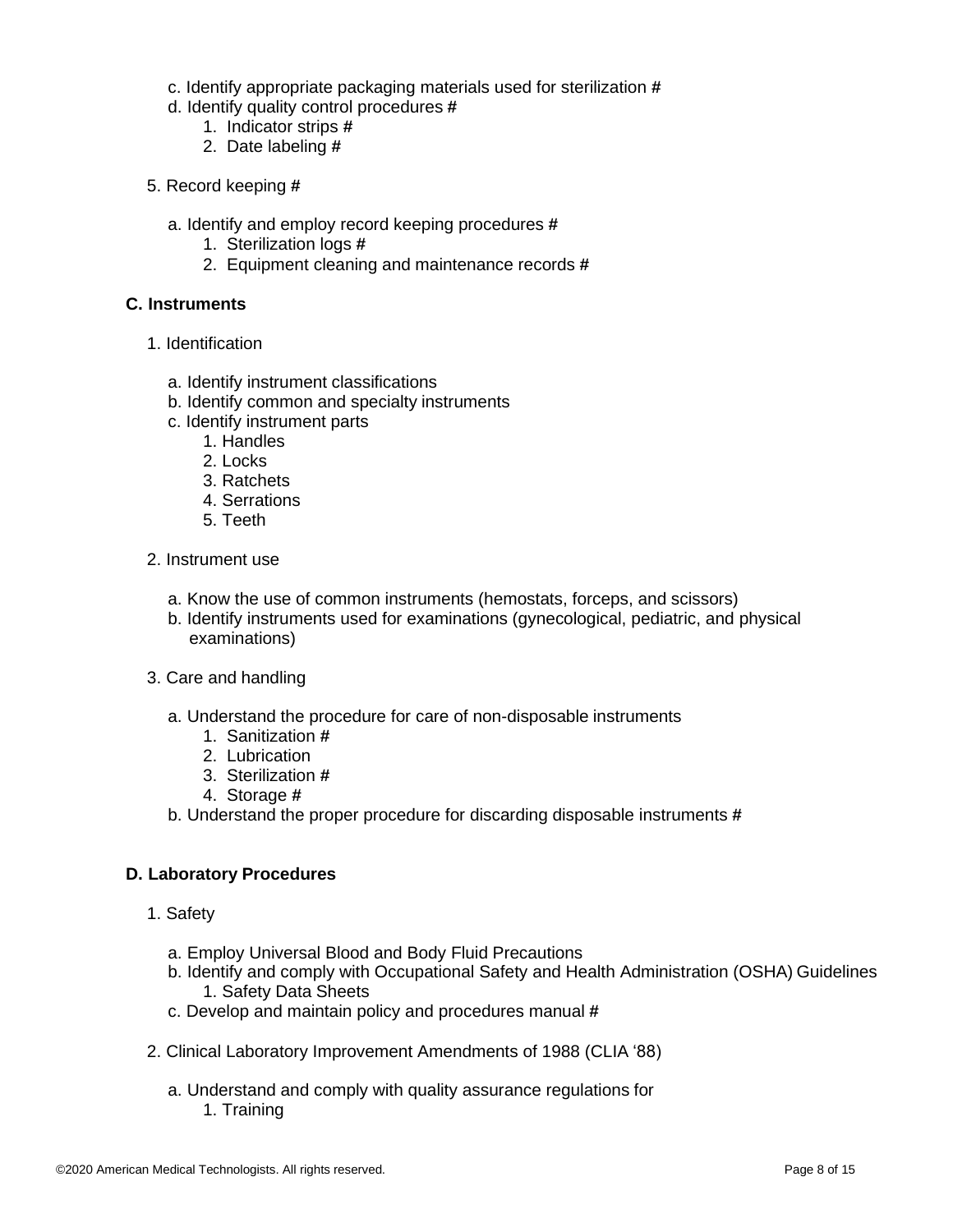- 2. Quality control procedures
- 3. Proficiency testing
- 4. Test verification
- 5. Level of competency as pertains to medical assistants
- 3. Quality control program **#**
	- a. Follow testing protocols **#**
	- b. Maintain testing records and performance logs **#**
	- c. Perform daily equipment maintenance and calibration **#**
	- d. Perform daily control testing **#**
	- e. Monitor temperature controls **#**
	- f. Store reagents properly **#**
- 4. Laboratory equipment **#**
	- a. Identify equipment commonly used in the laboratory **#**
		- 1. Blood collection systems **#**
		- 2. Microscope **#**
		- 3. Analyzer equipment **#**
		- 4. Centrifuge **#**
		- 5. Incubator **#**
		- 6. Sterilizer **#**
	- b. Identify equipment components **#**
	- c. Care for, and maintain equipment and supplies **#**
- 5. Terminology
	- a. Define terminology associated with laboratory equipment, procedures, and results

### **E. Minor Surgery**

- 1. Surgical supplies
	- a. Identify instruments commonly used in minor surgery
	- b. Identify supplies commonly used in minor surgery (drapes, bandages, sutures, antiseptics, anesthetics, etc.)
- 2. Surgical procedures
	- a. Identify common surgical procedures **#**
	- b. Identify surgical tray preparation **#**
		- 1. Sterile drapes **#**
		- 2. Sterile packs and containers **#**
		- 3. Sterile set-up, aseptic preparation **#**
	- c. Understand and perform surgical aseptic hand wash
	- d. Perform surgical skin preparation **#**
	- e. Understand aseptic technique with sterile gloving
	- f. Identify potential contamination sources
	- g. Demonstrate respect for sterile field **#**
	- h. Identify procedures to prevent transmission of bloodborne pathogens
	- i. Identify biohazard waste disposal procedures
	- j. Identify procedures for patient protection in laser and electrosurgery **#**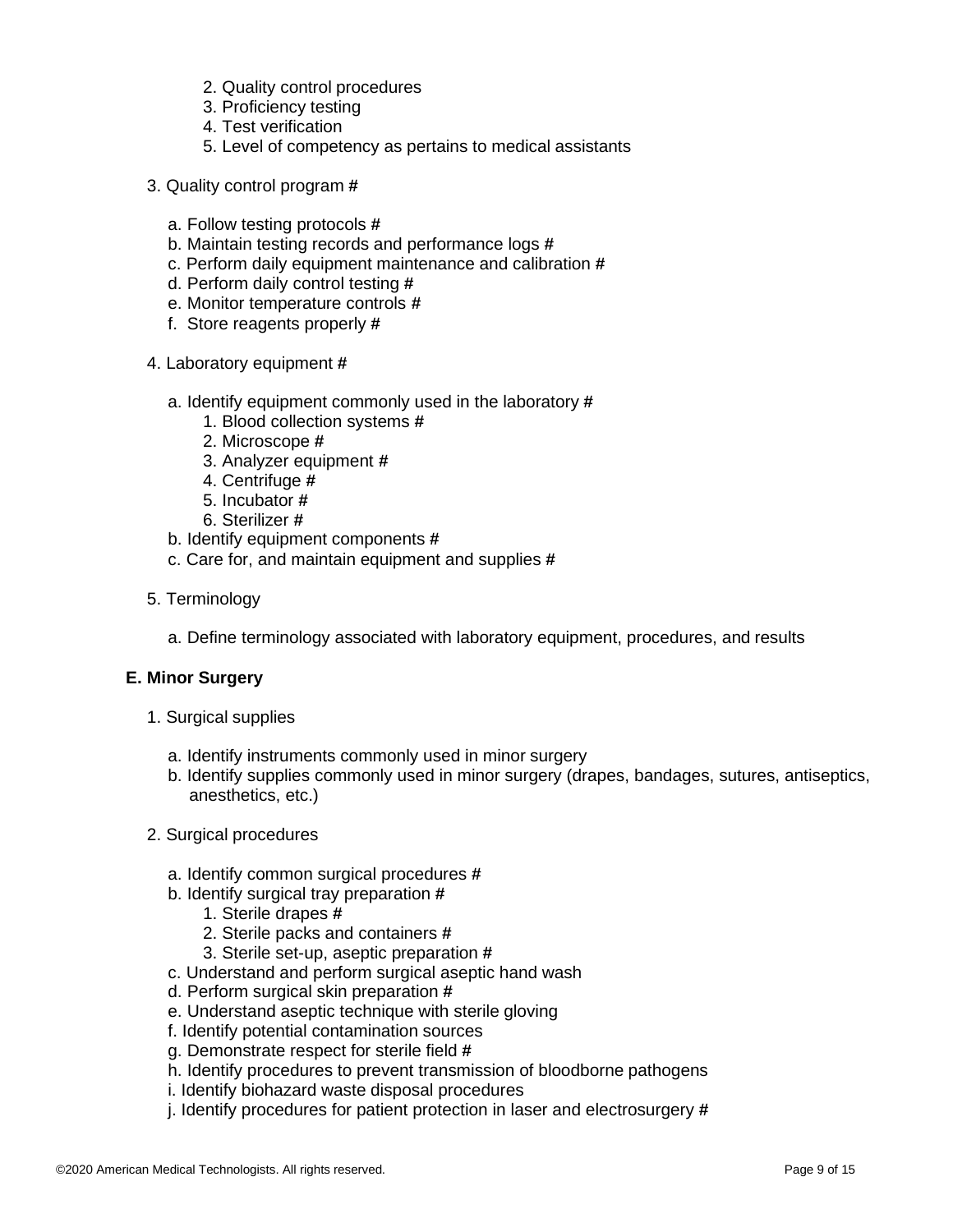k. Perform dressing and bandaging techniques

l. Understand post-operative patient and incision care **#**

m. Perform suture and staple removal **#**

n. Identify disinfection and maintenance procedures for surgical equipment **#**

### **58 IV. CLINICAL PATIENT INTERACTION (27.6%)**

#### **A. Patient Education**

1. Patient instruction

Identify and apply proper written and verbal communication to instruct patients in:

- a. health and wellness
- b. nutrition
- c. hygiene
- d. treatment and medications
- e. pre- and post-operative care
- f. body mechanics
- g. personal and physical safety
- 2. Patient resource materials
	- a. Develop, assemble, and maintain appropriate patient brochures and informational materials **#**
- 3. Documentation
	- a. Understand and utilize proper documentation of patient encounters and instruction

#### **B. Vital signs and Measurements**

- 1. Terminology
	- a. Define terminology associated with vital signs and measurements
- 2. Blood pressure
	- a. Understand physiology of blood pressure measurement
	- b. Identify the steps in blood pressure measurement
	- c. Accurately determine systolic and diastolic pressures
	- d. Identify proper recording of blood pressure reading
	- e. Recognize normal and abnormal blood pressure readings

#### 3. Pulse

- a. Understand pulse physiology
- b. Identify pulse points and appropriate use of each
- c. Employ proper procedure for accurate pulse measurement
- d. Record pulse measurement using accepted charting standards
- e. Recognize normal values and deviations from normal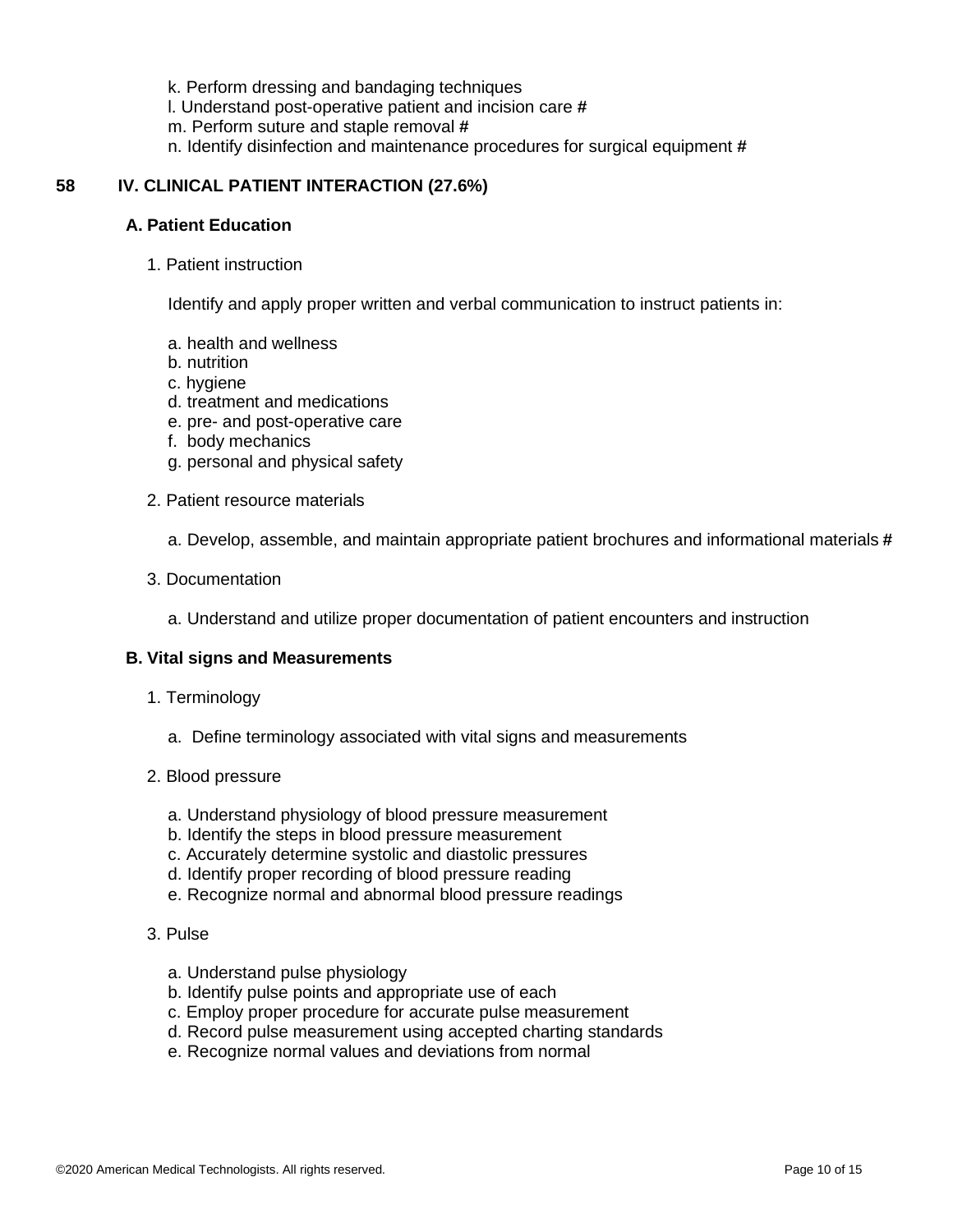#### 4. Respiration

- a. Understand respiration cycle and physiology
- b. Accurately observe and measure respiratory rate
- c. Record respiratory rate using accepted charting standards
- d. Recognize normal measurements and deviations from normal
- 5. Temperature
	- a. Identify types of thermometers and understand use of each
	- b. Understand the procedures for obtaining temperature measurements
		- 1. Aural
		- 2. Oral
		- 3. Rectal
		- 4. Axillary
	- c. Identify normal and abnormal temperature values for each method
	- d. Recognize fever classifications and emergent values for each age group
	- e. Record temperature measurements using accepted charting standards
- 6. Patient Measurement
	- a. Understand the significance of height and weight in relation to nutrition, health, and disease **#**
	- b. Identify the steps to accurately measure patient height and weight
	- c. Identify proper procedures in measuring pediatric weight and length, chest and head circumference
	- d. Record measurements using accepted charting standards
	- e. Recognize changes indicating normal versus deviation from normal **#**

#### **C. Physical Examinations**

- 1. Medical history
	- a. Obtain patient history employing appropriate terminology and abbreviations
	- b. Differentiate between subjective and objective information
	- c. Understand and employ SOAP and POMR charting systems for recording information
- 2. Patient positions
	- a. Identify patient positions for examinations
		- 1. Sims', knee-chest, Fowler's, lithotomy
		- 2. Understand draping method for each position **#**
	- b. Identify and define body positions
		- 1. Supine, prone, dorsal recumbent
- 3. Methods of examination
	- a. Define methods of examination
		- 1. Auscultation
		- 2. Palpation
		- 3. Mensuration
		- 4. Percussion
	- b. Understand use of each examination method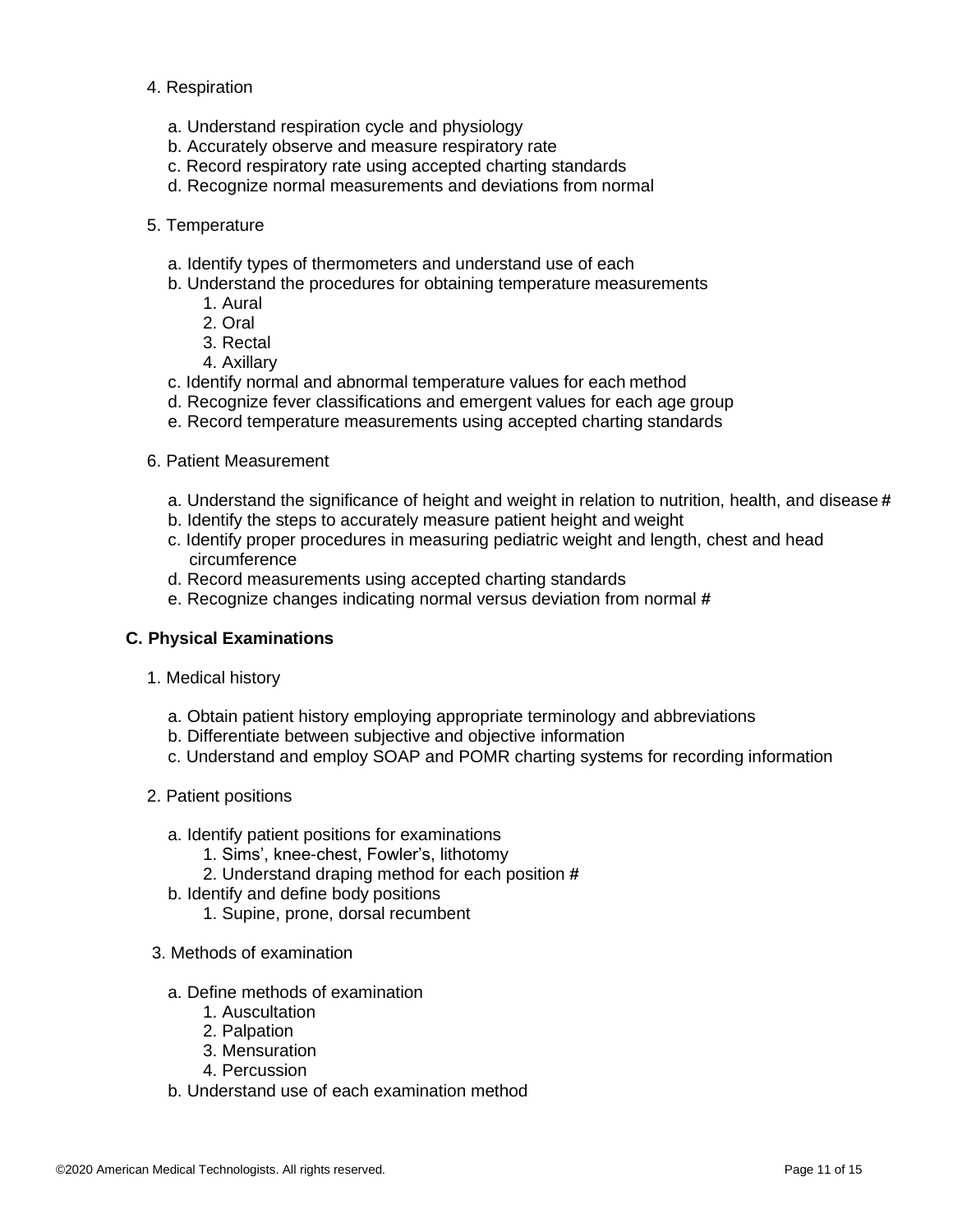#### 4. Specialty examinations

Identify examination procedures in specialty practices

#### a. Pediatrics

- 1. Apgar scores
- 2. Growth charts
- 3. Infant and child mensurations
	- a. Length and weight
	- b. Head and chest circumference
- b. Obstetrics and gynecology
	- 1. Routine obstetrical examinations
		- a. Fundal height
			- b. Fetal heart tones
			- c. Ultrasound
			- d. Pregnancy tests: urine and serum
	- 2. Papanicolaou (PAP) smears
	- 3. Breast and pelvic examinations
- c. Proctology
	- 1. Occult blood and guaiac stool examination
	- 2. Proctoscopy, sigmoidoscopy, and colonoscopy
- d. Urology
	- 1. Urinalysis
	- 2. Cystoscopy
- e. Radiologic / diagnostic imaging procedures **#**
- 5. Visual acuity
	- a. Identify and perform procedures for measuring visual acuity in adult and pediatric patients
	- b. Identify and perform procedures for measuring color vision acuity **#**
	- c. Identify normal measurements and deviations from normal **#**

### **D. Clinical Pharmacology**

- 1. Terminology
	- a. Define terminology associated with pharmacology
	- b. Identify and define common prescription abbreviations
- 2. Parenteral medications
	- a. Identify steps in administering injections
		- 1. Intramuscular
		- 2. Subcutaneous
		- 3. Intradermal
		- 4. Z-tract
	- b. Identify proper needle size and syringe for each injection type
	- c. Identify syringe parts
		- 1. Plunger and rubber stopper
		- 2. Tip (slip and Luer-LokTM)
		- 3. Flange
		- 4. Barrel
	- d. Identify available injection systems (Tubex and Carpuject®) **#**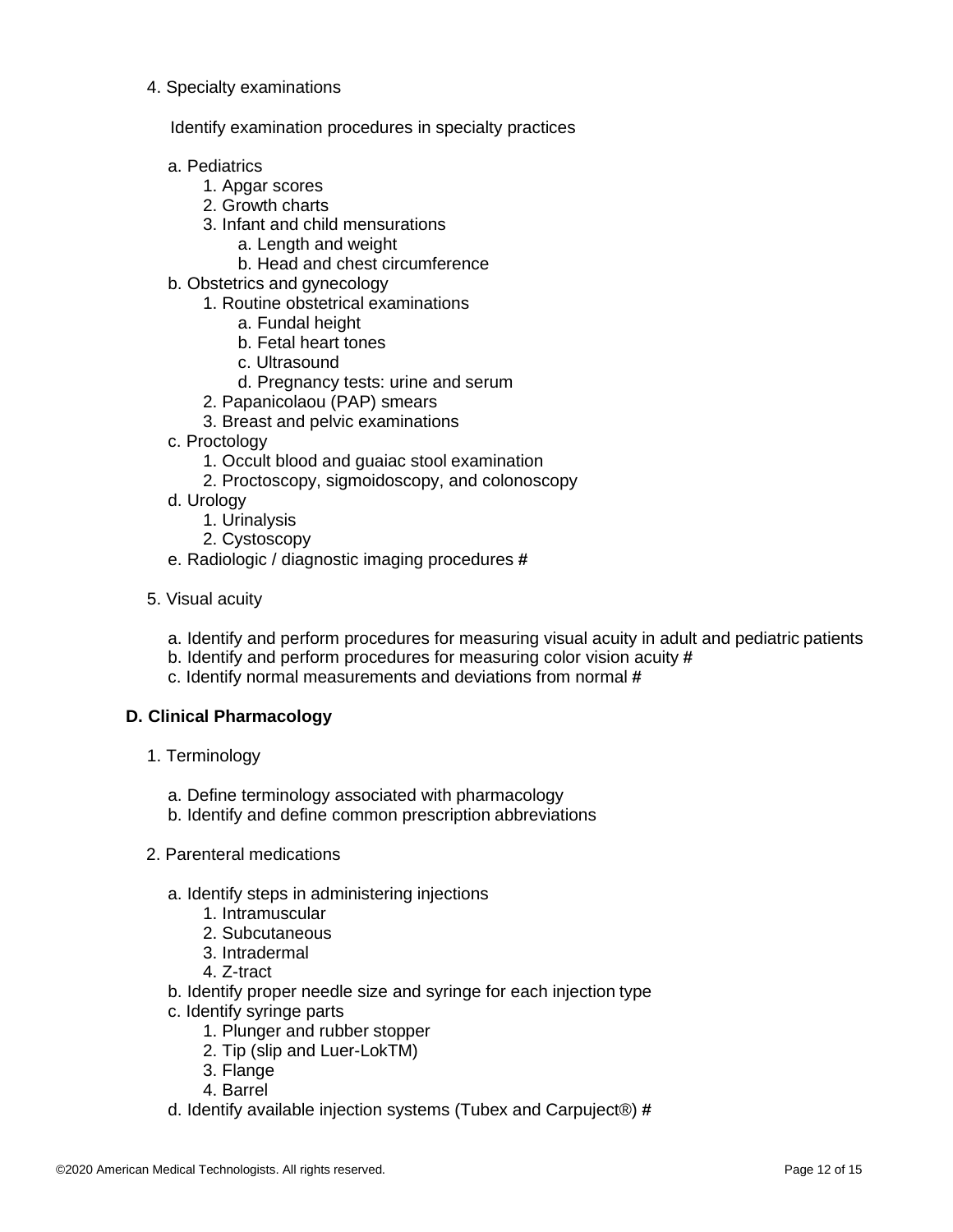- e. Identify injection sites and maximum volume for each
- f. Perform calculations for dosages, including conversions
- g. Perform 6 "rights" when dispensing medications
- h. Identify medication availability
	- 1. Multidose vials
	- 2. Ampules
	- 3. Unit dose vials
	- 4. Pre-filled cartridge-needle units
- i. Define hazards and prevention measures associated with parenteral medications
- j. Understand proper disposal of parenteral equipment

#### 3. Prescriptions

- a. Identify and define drug schedules and legal prescription requirements for each
- b. Understand procedures for completing prescriptions and authorization of medical refills
- c. Identify and perform proper documentation of medication transactions

#### 4. Drugs

- a. Identify Drug Enforcement Agency regulations for ordering, dispensing, prescribing, storing, and documenting regulated drugs
- b. Identify and define drug categories **#**
- c. Identify commonly used drugs **#**
- d. Identify and describe routes of medication administration
	- 1. Parenteral
	- 2. Rectal
	- 3. Topical
	- 4. Vaginal
	- 5. Sublingual
	- 6. Oral
	- 7. Inhalation
	- 8. Instillation
- e. Demonstrate ability to use drug references (Physician's Desk Reference) **#**

#### 5. Allergy

- a. Identify procedure for performing scratch test **#**
- b. Identify procedure for performing intradermal skin testing
- c. Define RAST and MAST testing **#**
- d. Identify and perform allergy injections

### **E. Therapeutic Modalities**

- 1. Modalities
	- a. Identify procedures for heat treatments
		- 1. Hot pack
		- 2. Moist compress
		- 3. Heat lamp
		- 4. Paraffin bath
		- 5. Whirlpool bath
	- b. Identify procedures for cold treatments
		- 1. Ice pack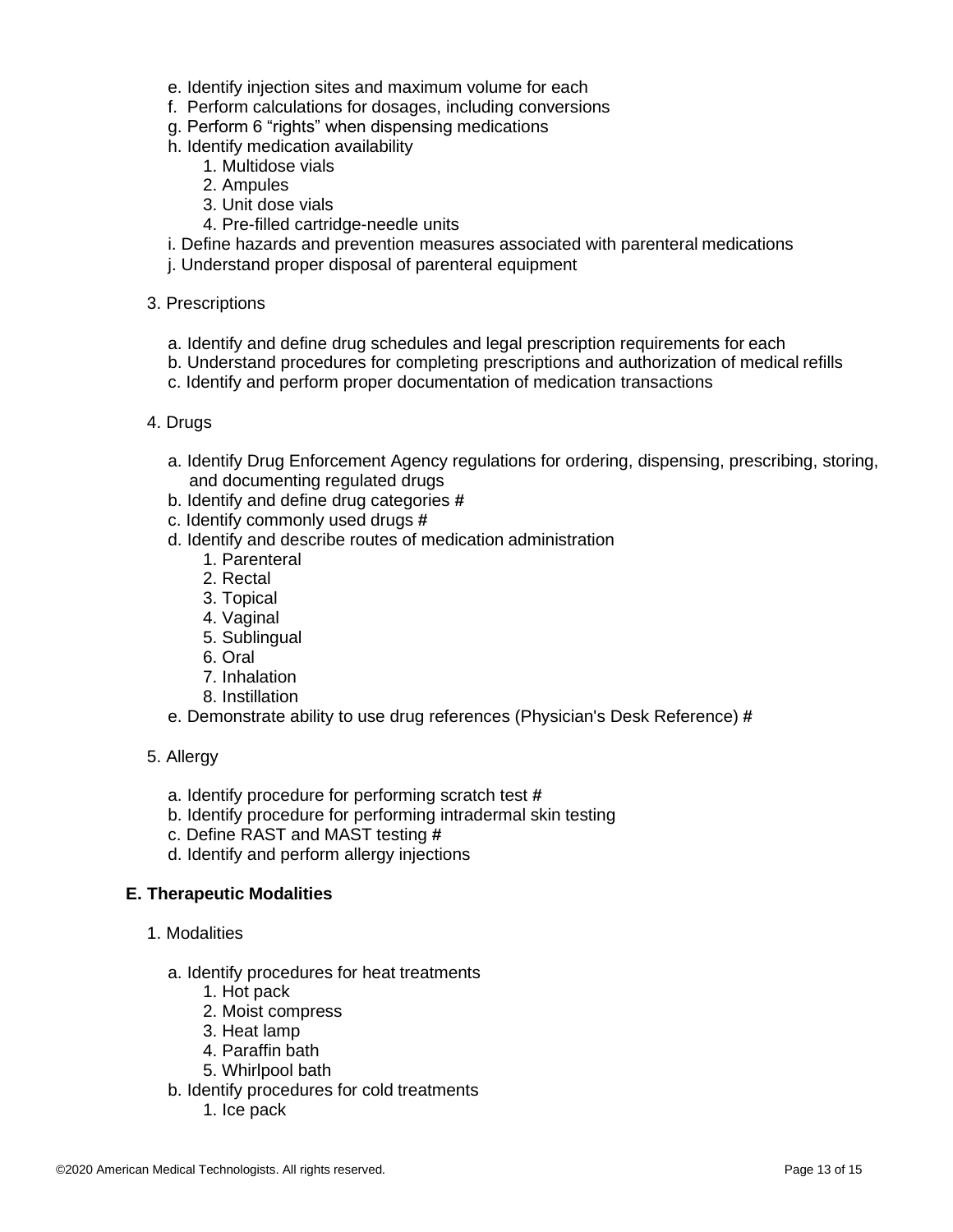- 2. Cold compress
- c. Identify procedure for ultrasound treatments **#**
- d. Maintain familiarity with range-of-motion exercises
- e. Recognize isotonic and isometric exercises **#**
- 2. Alternative therapies
	- a. Identify and define alternative therapies **#**
		- 1. Chiropractic **#**
		- 2. Massage **#**
		- 3. Acupuncture and acupressure **#**
- 3. Patient instruction
	- a. Instruct patients in the use of assistive devices
		- 1. Crutches and canes
		- 2. Wheelchairs
		- 3. Walkers
		- 4. Splints and slings
	- b. Instruct patients in home therapeutic treatments **#**
	- c. Instruct patients in proper body mechanics **#**

#### **F. Laboratory Procedures**

- 1. Laboratory testing and specimen collection
	- a. Identify procedures for specimen collection and handling of
		- 1. Urine (random, clean catch, timed, and drug screen)
		- 2. Blood (venipuncture and capillary stick)
		- 3. Throat culture swabs
		- 4. Stool for occult blood
		- 5. Sputum
		- 6. Spinal fluid **#**
	- b. Perform waived laboratory procedures
		- 1. Microhematocrit and hemoglobin
		- 2. Blood glucose by reagent or personal monitor
		- 3. Sedimentation rate
		- 4. Urine human chorionic gonadotropin
		- 5. Urinalysis by reagent dipstick
		- 6. Prepare specimen slides for evaluation **#**
		- 7. Prepare culture plates for incubation **#**
	- c. Know training requirements for moderate and complex laboratory procedures **#**
	- d. Recognize normal and abnormal values of common laboratory results **#**
	- e. Know common laboratory tests and proper patient preparation for each

### G. **Electrocardiography** (ECG)

- 1. Standard, 12-lead electrocardiogram
	- a. Identify procedure for obtaining 12-lead electrocardiogram
		- 1. Patient preparation
		- 2. Lead placement
		- 3. Identify leads and marking codes